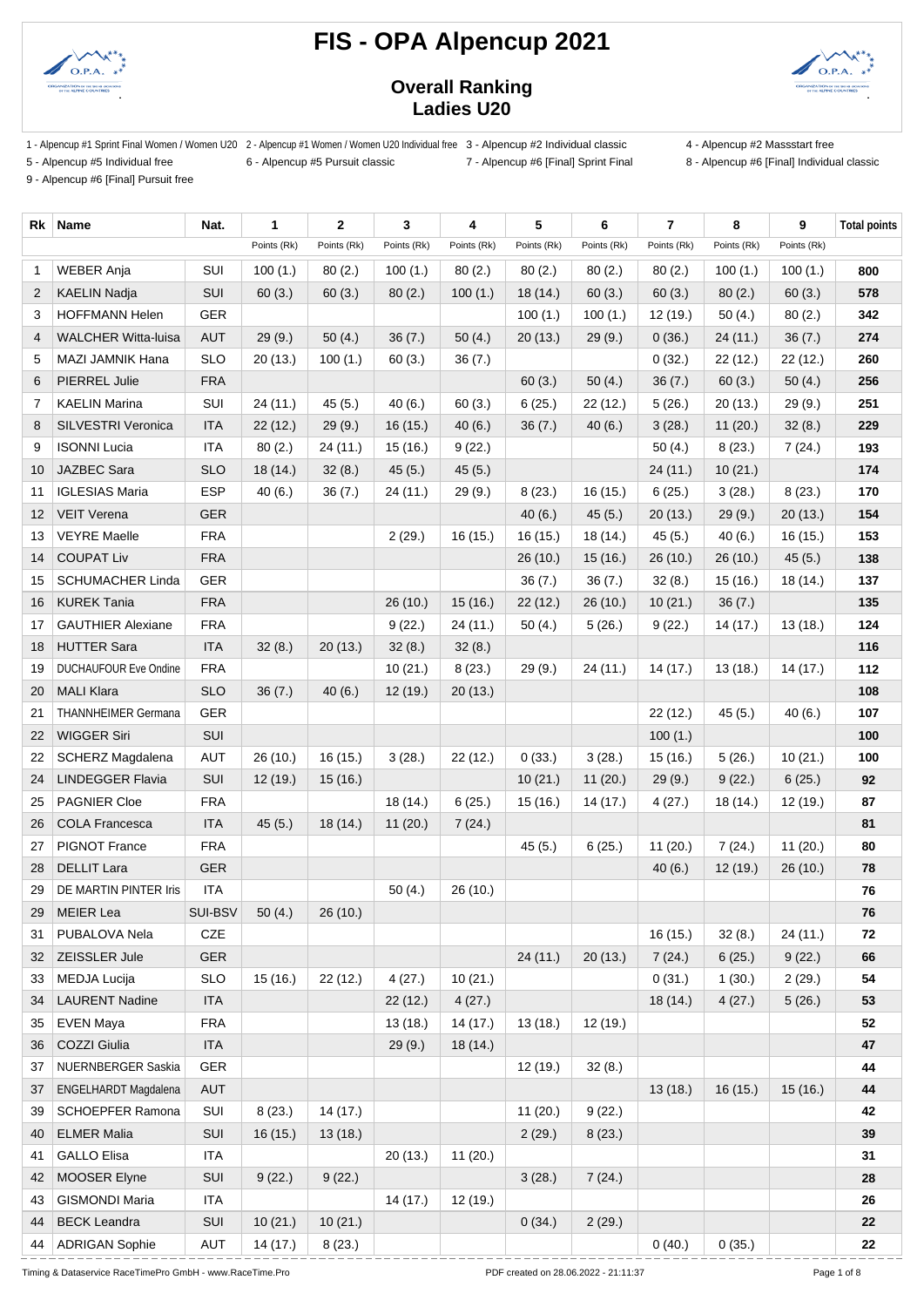



### **Overall Ranking Ladies U20**

1 - Alpencup #1 Sprint Final Women / Women U20 2 - Alpencup #1 Women / Women U20 Individual free 3 - Alpencup #2 Individual classic 4 - Alpencup #2 Massstart free

5 - Alpencup #5 Individual free 6 - Alpencup #5 Pursuit classic 7 - Alpencup #6 [Final] Sprint Final 8 - Alpencup #6 [Final] Individual classic

9 - Alpencup #6 [Final] Pursuit free

| yiuuai liee      | 0 - Alpericup |
|------------------|---------------|
| all Pursuit free |               |

| Rk | <b>Name</b>                   | Nat.       | 1           | $\overline{2}$ | 3           | 4           | 5           | 6           | $\overline{7}$ | 8           | 9           | <b>Total points</b> |
|----|-------------------------------|------------|-------------|----------------|-------------|-------------|-------------|-------------|----------------|-------------|-------------|---------------------|
|    |                               |            | Points (Rk) | Points (Rk)    | Points (Rk) | Points (Rk) | Points (Rk) | Points (Rk) | Points (Rk)    | Points (Rk) | Points (Rk) |                     |
| 44 | <b>BASTRENTAZ Beatrice</b>    | <b>ITA</b> |             |                | 9(22.)      | 13(18.)     |             |             |                |             |             | 22                  |
| 44 | <b>LECHNER Sophie</b>         | <b>GER</b> |             |                |             |             | 9(22.)      | 13(18.)     |                |             |             | 22                  |
| 48 | <b>CUADRADO Irati</b>         | <b>ESP</b> | 7(24.)      | 11(20.)        | 0(41.)      | 0(38.)      | 0(35.)      | 0(34.)      | 0(47.)         | 0(36.)      | 1(30.)      | 19                  |
| 49 | NIEDHART Lea                  | SUI-BOSV   | 6(25.)      | 12(19.)        |             |             |             |             |                |             |             | 18                  |
| 50 | <b>DIDIERLAURENT Clemence</b> | <b>FRA</b> |             |                |             |             | 5(26.)      | 10(21.)     |                |             |             | 15                  |
| 51 | <b>GAILLARD Margaux</b>       | <b>FRA</b> |             |                |             |             | 14 (17.)    |             |                |             |             | 14                  |
| 52 | STEIGER Nadia                 | SUI-ZSSV   | 13(18.)     | 0(34.)         |             |             |             |             |                |             |             | 13                  |
| 53 | <b>BUHOLZER Bianca</b>        | SUI        |             |                | 7(24.)      | 3(28.)      | 1(30.)      | 1(30.)      |                |             |             | 12                  |
| 54 | <b>CHARRIERE Noemie</b>       | SUI-SROM   | 11(20.)     | 0(32.)         |             |             |             |             |                |             |             | 11                  |
| 55 | <b>MORENO RAMOS Marta</b>     | <b>ESP</b> | 5(26.)      | 5(26.)         | 0(36.)      | 0(33.)      |             |             | 0(46.)         | 0(39.)      | 0(32.)      | 10                  |
| 56 | <b>RICHON Capucine</b>        | <b>FRA</b> |             |                |             |             | 4(27.)      | 4(27.)      |                |             |             | 8                   |
| 56 | <b>BRANDT Noelie</b>          | SUI-SROM   | 2(29.)      | 6(25.)         |             |             |             |             |                |             |             | 8                   |
| 56 | <b>LOGONDER Anna-maria</b>    | <b>AUT</b> |             |                |             |             |             |             | 8(23.)         |             |             | 8                   |
| 59 | <b>BEBI</b> Selina            | SUI-BSV    | 0(31.)      | 7(24.)         |             |             |             |             |                |             |             | $\overline{7}$      |
| 59 | <b>LAURENT Amalia</b>         | <b>ITA</b> |             |                | 6(25.)      | 1(30.)      |             |             |                |             |             | $\overline{7}$      |
| 59 | <b>CHAPPAZ Felicie</b>        | <b>FRA</b> |             |                |             |             | 7(24.)      | 0(33.)      |                |             |             | $\overline{7}$      |
| 59 | <b>MEISSER Celine</b>         | SUI-BSV    | 3(28.)      | 4(27.)         |             |             |             |             |                |             |             | $\overline{7}$      |
| 63 | DEL RIO Gina                  | <b>AND</b> |             |                |             |             |             |             | 0(33.)         | 2(29.)      | 4(27.)      | 6                   |
| 64 | <b>NEGRINI Elisa</b>          | <b>ITA</b> |             |                | 0(38.)      | 5(26.)      |             |             |                |             |             | 5                   |
| 64 | <b>LJUBIC Nika</b>            | <b>SLO</b> |             |                |             |             |             |             | 2(29.)         | 0(32.)      | 3(28.)      | 5                   |
| 64 | <b>ROSSI Anna</b>             | <b>ITA</b> |             |                | 5(26.)      | 0(36.)      |             |             |                |             |             | 5                   |
| 67 | <b>ALDER Fabienne</b>         | SUI-BSV    | 4(27.)      | 0(33.)         |             |             |             |             |                |             |             | 4                   |
| 68 | <b>MEISSER Sarah</b>          | SUI-BSV    | 0(34.)      | 3(28.)         |             |             |             |             |                |             |             | 3                   |
| 69 | <b>NUFER Niculina</b>         | SUI-BSV    | 0(33.)      | 2(29.)         |             |             |             |             |                |             |             | $\mathbf{2}$        |
| 69 | <b>OLLIER Aline</b>           | <b>ITA</b> |             |                | 0(33.)      | 2(29.)      |             |             |                |             |             | $\mathbf 2$         |
| 71 | <b>TAZZIOLI Anna</b>          | <b>ITA</b> |             |                | 1(30.)      | 0(41.)      |             |             |                |             |             | $\mathbf{1}$        |
| 71 | <b>HAAS Selina</b>            | SUI-ZSSV   | 1(30.)      | 0(35.)         |             |             |             |             |                |             |             | $\mathbf{1}$        |
| 71 | <b>WUTHRICH Lola</b>          | SUI-GJ     | 0(32.)      | 1(30.)         |             |             |             |             |                |             |             | $\mathbf{1}$        |
| 71 | SEPIC Zala                    | <b>SLO</b> |             |                |             |             |             |             | 1(30.)         | 0(38.)      |             | 1                   |
| 71 | <b>NEGRONI Giulia</b>         | <b>ITA</b> |             |                | 1(30.)      | 0(39.)      |             |             |                |             |             | $\mathbf{1}$        |

--------------------

\_\_\_\_\_\_\_\_\_\_\_\_\_\_\_\_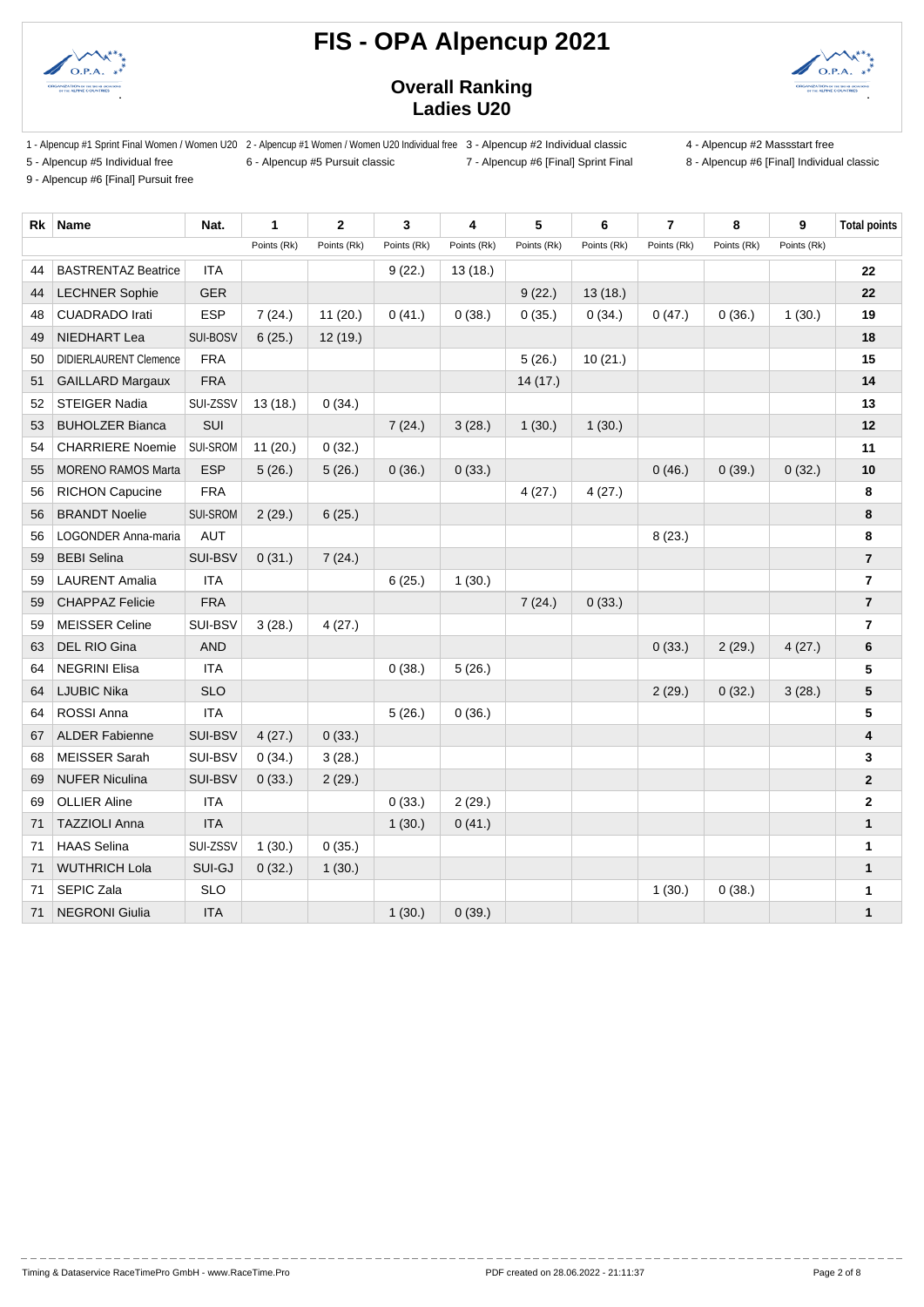



### **Overall Ranking Ladies**

- 1 Alpencup #1 Sprint Final Women / Women U20 2 Alpencup #1 Women / Women U20 Individual free 3 Alpencup #2 Individual classic 4 Alpencup #2 Massstart free
- 5 Alpencup #5 Individual free 6 Alpencup #5 Pursuit classic 7 Alpencup #6 [Final] Sprint Final 8 Alpencup #6 [Final] Individual classic
- 

9 - Alpencup #6 [Final] Pursuit free

| Rk                | Name                       | Nat.        | 1           | $\mathbf{2}$      | 3           | 4                   | 5           | 6                 | $\overline{7}$ | 8           | 9           | <b>Total points</b> |
|-------------------|----------------------------|-------------|-------------|-------------------|-------------|---------------------|-------------|-------------------|----------------|-------------|-------------|---------------------|
|                   |                            |             | Points (Rk) | Points (Rk)       | Points (Rk) | Points (Rk)         | Points (Rk) | Points (Rk)       | Points (Rk)    | Points (Rk) | Points (Rk) |                     |
| -1                | <b>LOHMANN Lisa</b>        | <b>GER</b>  | 18 (14.)    | 45(5.)            | 40(6.)      | 36(7.)              | 80(2.)      | 80(2.)            | 40(6.)         | 80(2.)      | 100(1.)     | 519                 |
| 2                 | <b>STEINER Desiree</b>     | SUI         | 7(24.)      | 26(10.)           | 50(4.)      | 15(16.)             |             | 18 (14.)          | 32(8.)         | 50(4.)      | 50(4.)      | 248                 |
| 3                 | <b>HIERNICKEL Lydia</b>    | SUI         | 16 (15.)    | 16(15.)           |             | 24 (11.)            | 24(11)      | 29 (9.)           | 20(13.)        | 40(6.)      | 60(3.)      | 229                 |
| 3                 | <b>RYDZEK Coletta</b>      | <b>GER</b>  | 29(9.)      |                   |             |                     |             |                   | 100(1.)        | 60(3.)      | 40(6.)      | 229                 |
| 5                 | <b>HOFMANN Amelie</b>      | GER         | 0(34.)      | 18 (14.)          | 16 (15.)    | 16 (15.)            | 50(4.)      | 36(7.)            | 0(32.)         | 36(7.)      | 45(5.)      | 217                 |
| 6                 | <b>SAUERBREY Katherine</b> | <b>GER</b>  | 10(21.)     |                   |             |                     |             |                   | 15(16.)        | 100(1.)     | 80(2.)      | 205                 |
| 7                 | DI CENTA Martina           | <b>ITA</b>  | 40(6.)      | 36(7.)            | 80(2.)      | 45(5.)              |             |                   |                |             |             | 201                 |
| 8                 | <b>BENTZ Coralie</b>       | <b>FRA</b>  |             |                   |             |                     | 100(1.)     | 100(1.)           |                |             |             | 200                 |
| 9                 | <b>LATUILLIERE Enora</b>   | <b>FRA</b>  |             |                   |             |                     | 45(5.)      | 32(8.)            | 80(2.)         | 9(22.)      | 26(10.)     | 192                 |
| 10                | PREUSSGER Julia            | <b>GER</b>  | 45(5.)      | 50(4.)            |             |                     | 29(9.)      | 60(3.)            |                |             |             | 184                 |
| 11                | <b>HERRMANN Nadine</b>     | <b>GER</b>  |             |                   |             |                     | 36(7.)      | 40(6.)            | 26(10.)        | 45(5.)      | 36(7.)      | 183                 |
| $12 \overline{ }$ | <b>FISCHER Lea</b>         | SUI         | 32(8.)      | 14(17.)           |             |                     | 22(12.)     | 22(12.)           | 45(5.)         | 24 (11.)    | 13(18.)     | 172                 |
| 13                | <b>HAGER Kim</b>           | <b>GER</b>  | 11(20.)     | 24 (11.)          | 13(18.)     | 10(21.)             | 60(3.)      | 26(10.)           | 13(18.)        | 3(28.)      | 7(24.)      | 167                 |
| 14                | <b>COMARELLA Anna</b>      | <b>ITA</b>  |             |                   | 100(1.)     | 60(3.)              |             |                   |                |             |             | 160                 |
| 14                | <b>FAEHNDRICH Nadine</b>   | SUI-ZSSV    | 100(1.)     | 60(3.)            |             |                     |             |                   |                |             |             | 160                 |
| 14                | <b>FRAEBEL Antonia</b>     | <b>GER</b>  | 80(2.)      | 80(2.)            |             |                     |             |                   |                |             |             | 160                 |
| 17                | <b>DEFRANCESCO Ilenia</b>  | ITA         |             |                   | 29(9.)      | 80(2.)              |             |                   | 14(17.)        | 26(10.)     | 10(21.)     | 159                 |
| 18                | <b>GANZ Caterina</b>       | <b>ITA</b>  | 60(3.)      | 32(8.)            | 32(8.)      | 26 (10.)            |             |                   |                |             |             | 150                 |
| 19                | <b>GAL Melissa</b>         | <b>FRA</b>  |             |                   | 10(21.)     | 4(27.)              | 32(8.)      | 50(4.)            | 5(26.)         | 29(9.)      | 15(16.)     | 145                 |
| 20                | MANDELJC Anja              | <b>SLO</b>  | 8(23.)      | 22(12.)           | 36(7.)      | 22(12.)             |             |                   | 16(15.)        | 16(15.)     | 24(11.)     | 144                 |
| 21                | <b>WALCHHOFER Barbara</b>  | AUT         | 12 (19.)    | 15(16.)           | 20(13.)     | 29(9.)              | 20(13.)     | 20(13.)           | 4(27.)         | 11(20.)     | 12 (19.)    | 143                 |
| 22                | <b>FRANCHI Francesca</b>   | <b>ITA</b>  | 36(7.)      | 100(1.)           |             |                     |             |                   |                |             |             | 136                 |
| 23                | VILA OBIOLS Carola         | AND         | 3(28.)      | 29(9.)            | 26(10.)     | 20(13.)             |             |                   | 2(29.)         | 22 (12.)    | 22(12.)     | 124                 |
| 24                | <b>BULLE Emilie</b>        | <b>FRA</b>  |             |                   |             |                     | 40(6.)      | 45(5.)            | 1(30.)         | 15(16.)     | 20(13.)     | 121                 |
| 25                | <b>MEIER Alina</b>         | SUI         | 24(11)      | 12 (19.)          |             |                     |             |                   | 60(3.)         | 7(24.)      | 14 (17.)    | 117                 |
| 26                | <b>DANNER Alexandra</b>    | <b>GER</b>  | 15(16.)     | 20(13.)           |             |                     | 26(10.)     | 24 (11.)          | 7(24.)         | 14(17.)     |             | 106                 |
| 27                | <b>DEBERTOLIS Ilaria</b>   | <b>ITA</b>  |             |                   |             | 100(1.)             |             |                   |                |             |             | 100                 |
| 27                | PELLEGRINI Sara            | <b>ITA</b>  |             |                   | 60(3.)      | 40(6.)              |             |                   |                |             |             | 100                 |
| 29                | <b>WERRO Giuliana</b>      | SUI         | 0(36.)      | 10(21.)           | 12 (19.)    | 6(25.)              | 16 (15.)    | 15(16.)           | 0(31.)         | 18(14.)     | 18 (14.)    | 95                  |
| 30                | <b>KECK Lena</b>           | ${\tt GER}$ |             | $26(10.)$ 9 (22.) | 0(33.)      | 14 (17.)   15 (16.) |             | $14(17.)$ 12(19.) |                |             |             | $90\,$              |
| 30                | <b>PITTIN Cristina</b>     | ITA         | 50(4.)      | 40(6.)            |             |                     |             |                   |                |             |             | 90                  |
| 32                | <b>CORRADINI Stefania</b>  | <b>ITA</b>  |             |                   | 24(11)      | 32(8.)              |             |                   | 11(20.)        | 10(21.)     | 11(20.)     | 88                  |
| 33                | SCHUETZOVA Sandra          | CZE         |             |                   |             |                     |             |                   | 22 (12.)       | 32(8.)      | 32(8.)      | 86                  |
| 34                | LOZZA Anja                 | SUI         | 1(30.)      | 7(24.)            | 11(20.)     | 8(23.)              | 18 (14.)    | 16(15.)           | 3(28.)         | 6(25.)      | 9(22.)      | 79                  |
| 34                | <b>QUINTIN Lena</b>        | <b>FRA</b>  |             |                   |             |                     |             |                   | 50(4.)         | 13(18.)     | 16 (15.)    | 79                  |
| 36                | <b>BELLINI Martina</b>     | <b>ITA</b>  |             |                   |             |                     |             |                   | 29(9.)         | 20(13.)     | 29(9.)      | 78                  |
| 37                | <b>WINKLER Anne</b>        | <b>GER</b>  | 14 (17.)    |                   |             |                     |             |                   | 36(7.)         | 12 (19.)    | 6(25.)      | 68                  |
| 37                | <b>DOLCI</b> Flora         | <b>FRA</b>  |             |                   | 18 (14.)    | 50(4.)              |             |                   |                |             |             | 68                  |
| 39                | <b>KLEMENCIC Anita</b>     | <b>SLO</b>  | 6(25.)      | 13(18.)           | 15 (16.)    | 13(18.)             |             |                   | 6(25.)         | 4(27.)      | 5(26.)      | 62                  |
| 40                | LOESCHKE Jessica           | GER         | 13(18.)     | 8(23.)            |             |                     | 13(18.)     |                   | 24 (11.)       |             |             | 58                  |
| 41                | <b>BROCARD Elisa</b>       | ITA         |             |                   | 45(5.)      |                     |             |                   |                |             |             | 45                  |
| 42                | MONSORNO Nicole            | <b>ITA</b>  | 20(13.)     | 0(32.)            | 6(25.)      | 7(24.)              |             |                   |                |             |             | 33                  |
| 42                | ZERJAV Neza                | <b>SLO</b>  | 0(40.)      | 5(26.)            | 8(23.)      | 18 (14.)            |             |                   |                | 0(32.)      | 2(29.)      | 33                  |
| 44                | <b>FAIVRE Solene</b>       | SUI-GJ      | 4(27.)      | 0(39.)            |             |                     | 12 (19.)    | 13(18.)           |                |             |             | 29                  |
| 45                | <b>WOHLER Carla Nina</b>   | SUI-BOSV    | 0(38.)      | 2(29.)            |             |                     | 10(21.)     | 12 (19.)          |                |             |             | 24                  |

Timing & Dataservice RaceTimePro GmbH - www.RaceTime.Pro Page 3 of 8 PDF created on 28.06.2022 - 21:11:37 Page 3 of 8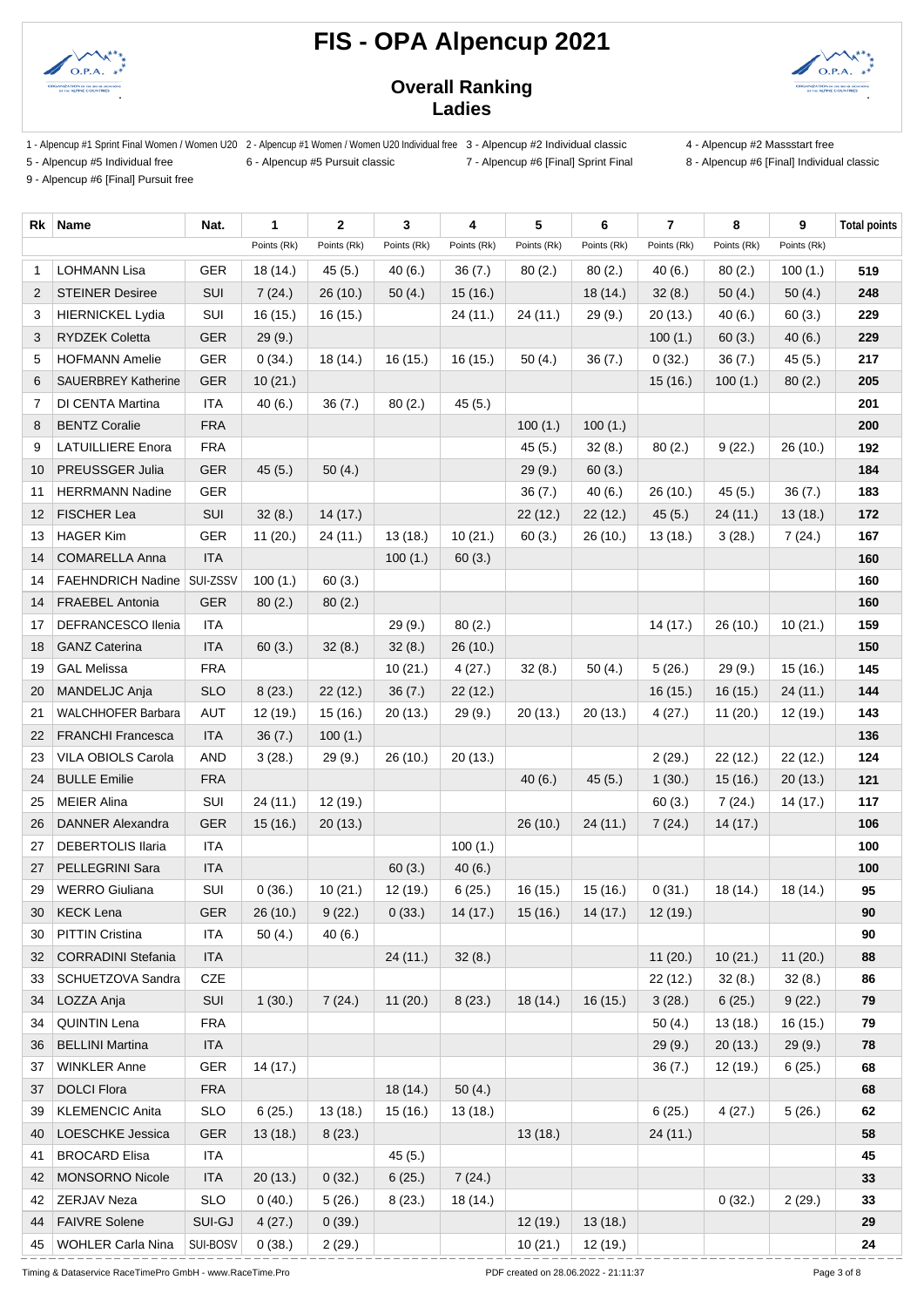



### **Overall Ranking Ladies**

- 1 Alpencup #1 Sprint Final Women / Women U20 2 Alpencup #1 Women / Women U20 Individual free 3 Alpencup #2 Individual classic 4 Alpencup #2 Massstart free
- 5 Alpencup #5 Individual free 6 Alpencup #5 Pursuit classic 7 Alpencup #6 [Final] Sprint Final 8 Alpencup #6 [Final] Individual classic
- 

9 - Alpencup #6 [Final] Pursuit free

**Rk Name Nat. 1 2 3 4 5 6 7 8 9 Total points** Points (Rk) Points (Rk) Points (Rk) Points (Rk) Points (Rk) Points (Rk) Points (Rk) Points (Rk) Points (Rk) WOHLER Gianna Chiara SUI-BOSV 0 (37.) 0 (34.) 11 (20.) 11 (20.) **22** JEANTET Emilie ITA 22 (12.) **22** HOLIKOVA Zuzana CZE 22 (12.) 0 (38.) **22** VOTOCKOVA Pavlina CZE 0 (35.) 1 (30.) 3 (28.) 5 (26.) 9 (22.) 0 (31.) 3 (28.) **21** NOVAKOVA Adela CZE 8 (23.) 8 (23.) 4 (27.) **20** BERGAGNIN Rebecca ITA 9 (22.) 11 (20.) **20** PATSCHEIDER Michaela ITA 7 (24.) 12 (19.) **19** 53 ANTOSOVA Barbora CZE **18 (14.)** 18 (14.) **18**  STEINER Désirée SUI 14 (17.) **14** DE ZOLT PONTE Chiara ITA 14 (17.) **14** SORDELLO Elisa ITA 4 (27.) 9 (22.) **13** SIXTOVA Anna CZE 0 (33.) 5 (26.) 8 (23.) **13** MORAVCOVA Klara CZE 0 (31.) 11 (20.) **11** KLEMENCIC Nina SLO 10 (21.) 0 (34.) **10** DIETZE Anna-maria GER 5 (26.) 4 (27.) **9** MATTER Nadine SUI-ZSSV 9 (22.) 0 (36.) **9** BERCHTOLD Jasmin AUT 6 (25.) 2 (29.) 1 (30.) **9** CASSOL Federica ITA 2 (29.) 3 (28.) **5** BOCCARDI Maria Eugenia ITA 5 (26.) **5** RIEDENER Nina LIE 0 (41.) 0 (35.) 1 (30.) 2 (29.) 0 (34.) 1 (30.) **4** KAUFMANN Seraina SUI-BSV 0 (39.) 3 (28.) **3** KAMMLER Cindy GER 2 (29.) 0 (31.) **2** TOMASINI Monica ITA 0 (31.) 1 (30.) **1**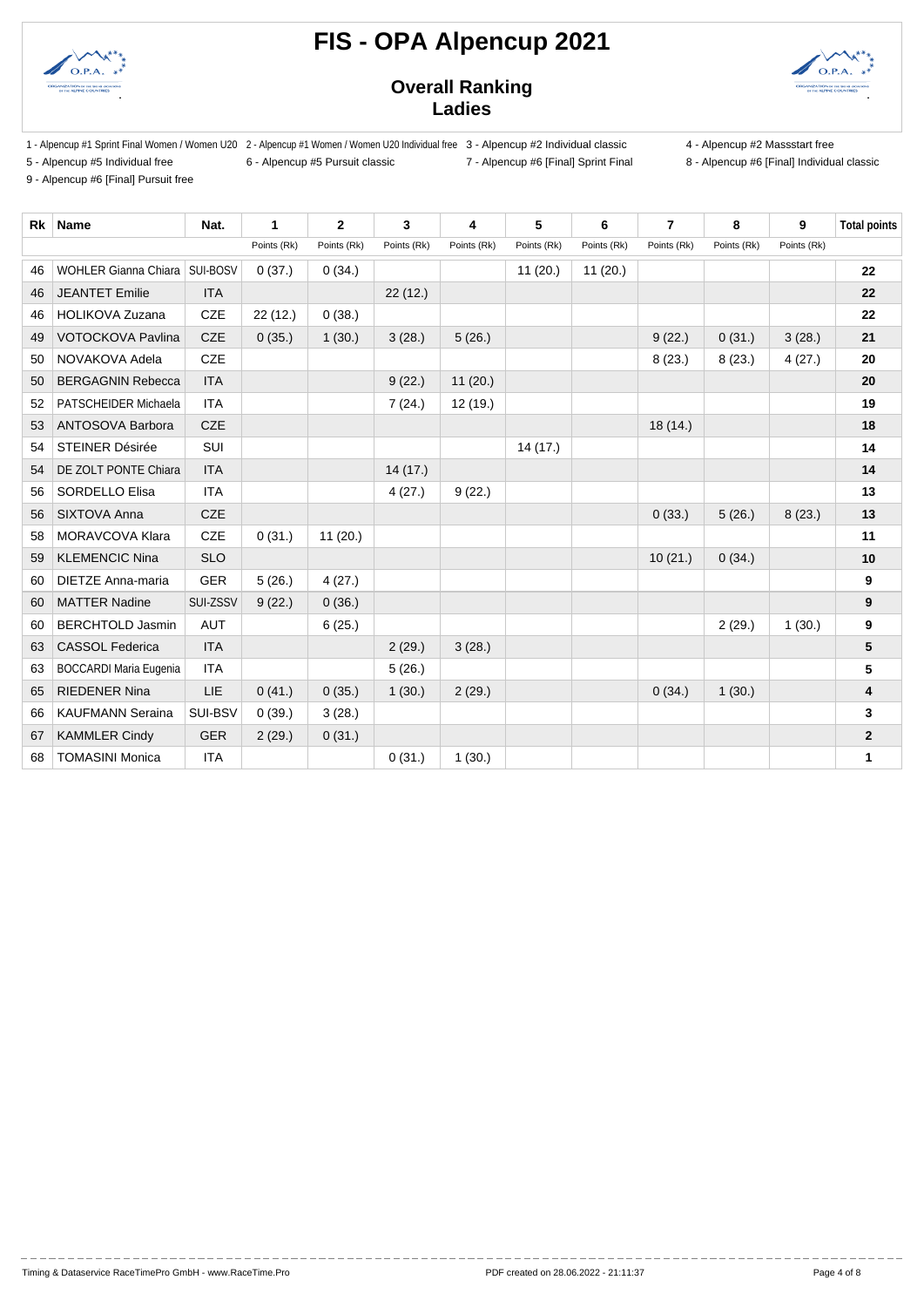



### **Overall Ranking Men U20**

- 1 Alpencup #1 Sprint Final Men / Men U20 2 Alpencup #1 Men / Men U20 Individual free 3 Alpencup #2 Individual classic 4 Alpencup #2 Massstart free
- 5 Alpencup #5 Individual free 6 Alpencup #5 Pursuit classic 7 Alpencup #6 [Final] Sprint Final 8 Alpencup #6 [Final] Individual classic

9 - Alpencup #6 [Final] Pursuit free

| Rk              | Name                      | Nat.       | 1           | $\mathbf 2$ | 3           | 4           | 5           | 6           | $\overline{7}$ | 8           | 9           | <b>Total points</b> |
|-----------------|---------------------------|------------|-------------|-------------|-------------|-------------|-------------|-------------|----------------|-------------|-------------|---------------------|
|                 |                           |            | Points (Rk) | Points (Rk) | Points (Rk) | Points (Rk) | Points (Rk) | Points (Rk) | Points (Rk)    | Points (Rk) | Points (Rk) |                     |
| 1               | <b>BARP Elia</b>          | <b>ITA</b> | 36(7.)      | 50(4.)      | 100(1.)     | 45(5.)      | 80(2.)      | 45(5.)      | 45(5.)         | 60(3.)      | 100(1.)     | 561                 |
| $\overline{2}$  | <b>CUSINI Nicolo</b>      | <b>ITA</b> | 80(2.)      | 60(3.)      | 40(6.)      | 80(2.)      | 22(12.)     | 22(12.)     | 40(6.)         | 22(12.)     | 24 (11.)    | 390                 |
| 3               | <b>SAVARY Antonin</b>     | SUI        | 32(8.)      | 80(2.)      | 18 (14.)    | 60(3.)      | 100(1.)     | 36(7.)      | 13(18.)        | 12 (19.)    | 16 (15.)    | 367                 |
| 4               | ROUSSET Gaspard           | <b>FRA</b> |             |             | 32(8.)      | 100(1.)     | 45(5.)      | 100(1.)     | 36(7.)         | 26 (10.)    | 26 (10.)    | 365                 |
| 5               | CHIOCCHETTI Alessandro    | ITA        |             |             | 45(5.)      | 18 (14.)    | 50(4.)      | 40(6.)      | 29(9.)         | 100(1.)     | 60(3.)      | 342                 |
| 6               | <b>WIGGER Nicola</b>      | SUI        | 26(10.)     | 40(6.)      | 80(2.)      | 50(4.)      | 40(6.)      | 18(14.)     | 3(28.)         | 29(9.)      | 50(4.)      | 336                 |
| 7               | <b>ARNAUD Julien</b>      | <b>FRA</b> |             |             | 60(3.)      | 36(7.)      | 36(7.)      | 60(3.)      | 24 (11.)       | 36(7.)      | 80(2.)      | 332                 |
| 8               | <b>HERICHER Antoine</b>   | <b>FRA</b> |             |             | 36(7.)      | 26 (10.)    | 24 (11.)    | 26(10.)     | 100(1.)        | 45(5.)      | 36(7.)      | 293                 |
| 9               | SCLISIZZO Luca            | <b>ITA</b> |             |             | 20(13.)     | 40(6.)      | 60(3.)      | 80(2.)      | 0(31.)         | 32(8.)      | 40(6.)      | 272                 |
| 10              | <b>NUFER Cla-Ursin</b>    | SUI-BSV    | 45(5.)      | 100(1.)     | 50(4.)      | 13(18.)     | 6(25.)      | 14(17.)     | 0(35.)         | 14 (17.)    | 22 (12.)    | 264                 |
| 11              | PUEYO Jaume               | <b>ESP</b> | 100(1.)     | 45(5.)      | 15 (16.)    | 20(13.)     | 0(33.)      |             | 60(3.)         | 6(25.)      | 9(22.)      | 255                 |
| 12              | <b>BOURDIN Remi</b>       | <b>FRA</b> |             |             |             |             | 32(8.)      | 50(4.)      | 80(2.)         | 40(6.)      | 45(5.)      | 247                 |
| 13              | <b>LONGO Fabio</b>        | <b>ITA</b> |             |             | 26 (10.)    | 22 (12.)    | 0(43.)      | 6(25.)      | 32(8.)         | 50(4.)      | 32(8.)      | 168                 |
| 14              | DOERKS Jan-Friedrich      | <b>GER</b> |             |             |             |             | 14(17.)     | 32(8.)      | 12 (19.)       | 80(2.)      | 29(9.)      | 167                 |
| 15              | <b>STEIGER Niclas</b>     | SUI        | 22 (12.)    | 36(7.)      |             |             | 26(10.)     | 24 (11.)    |                |             |             | 108                 |
| 16              | PITTIER Ilan              | SUI        | 40(6.)      | 15(16.)     |             |             | 0(35.)      | 2(29.)      | 22(12.)        | 18(14.)     | 10(21.)     | 107                 |
| 17              | CHAPPAZ Simon             | <b>FRA</b> |             |             |             |             | 15(16.)     | 29(9.)      | 15 (16.)       | 24 (11.)    | 20 (13.)    | 103                 |
| 18              | <b>KOLLER Kilian</b>      | <b>GER</b> |             |             |             |             | 20(13.)     | 15(16.)     | 26(10.)        | 20(13.)     | 18 (14.)    | 99                  |
| 18              | <b>WIESER Philip</b>      | <b>AUT</b> | 4(27.)      | 29(9.)      | 8(23.)      | 32(8.)      | 5(26.)      | 0(33.)      | 0(42.)         | 9(22.)      | 12 (19.)    | 99                  |
| 20              | <b>KASTNER Marius</b>     | <b>GER</b> |             |             |             |             | 29(9.)      | 20(13.)     | 18 (14.)       | 16(15.)     | 14 (17.)    | 97                  |
| 21              | <b>FERRARI Matteo</b>     | <b>ITA</b> | 60(3.)      | 16(15.)     | 12 (19.)    | 8(23.)      |             |             |                |             |             | 96                  |
| 22              | <b>BRANDNER Alexander</b> | <b>GER</b> |             |             |             |             | 18(14.)     | 16(15.)     | 50(4.)         | 0(41.)      | 7(24.)      | 91                  |
| 23              | <b>DESLOGES Mathis</b>    | <b>FRA</b> |             |             | 29(9.)      | 29(9.)      | 11(20.)     | 10(21.)     |                |             |             | 79                  |
| 24              | <b>GROS Anze</b>          | <b>SLO</b> | 50(4.)      | 6(25.)      | 0(38.)      | 0(48.)      |             |             | 16(15.)        |             |             | 72                  |
| 25              | <b>BAESSLER Mario</b>     | SUI        | 12 (19.)    | 32(8.)      | 10(21.)     | 15 (16.)    | 0(36.)      | 0(37.)      |                |             |             | 69                  |
| 26              | <b>WALPEN Gianluca</b>    | SUI        | 0(34.)      | 0(34.)      | 22(12.)     | 10(21.)     | 9(22.)      | 0(31.)      | 1(30.)         | 13(18.)     | 11(20.)     | 66                  |
| 27              | <b>ALBASINI Fabrizio</b>  | SUI        | 0(35.)      | 26 (10.)    |             |             | 16 (15.)    | 13(18.)     |                |             |             | 55                  |
| 28              | <b>CAPELLI Leonardo</b>   | <b>ITA</b> | 29(9.)      | 20(13.)     | 0(34.)      |             |             |             |                |             |             | 49                  |
| 29              | GHIO Davide               | <b>ITA</b> |             |             | 24 (11.)    | 24 (11.)    |             |             |                |             |             | 48                  |
| 30 <sup>°</sup> | SCHWINGSHACKL Benjamin    | <b>ITA</b> | 15(16.)     | 8(23.)      | 6(25.)      | 14(17.)     |             |             |                |             |             | 43                  |
| 31              | <b>KARNICAR Izidor</b>    | <b>SLO</b> | 20 (13.)    | 0(58.)      |             |             |             |             | 20(13.)        | 1(30.)      | 0(33.)      | 41                  |
| 32              | <b>COTTIER Pierrick</b>   | SUI        | 0(36.)      | 22(12.)     |             |             | 10(21.)     | 8(23.)      |                |             |             | 40                  |
| 33              | RIEBLI Ramon              | SUI        | 24 (11.)    | 0(57.)      |             |             |             |             | 14 (17.)       | 0(38.)      | 0(39.)      | 38                  |
| 34              | STOELBEN Jan              | GER        |             |             |             |             | 12(19.)     | 5(26.)      | 5(26.)         | 11(20.)     |             | 33                  |
| 35              | <b>FROMMELT Robin</b>     | LIE        | 5(26.)      | 9(22.)      | 2(29.)      | 6(25.)      |             |             | 0(33.)         | 10(21.)     |             | 32                  |
| 35              | <b>BALMETTI Mauro</b>     | <b>ITA</b> |             |             | 16(15.)     | 16 (15.)    |             |             |                |             |             | $32\,$              |
| 35              | <b>HAUSER Silvan</b>      | SUI-OSSV   | 14 (17.)    | 18 (14.)    |             |             |             |             |                |             |             | 32                  |
| 35              | <b>KOROSEC Bostjan</b>    | <b>SLO</b> | 16(15.)     | 13(18.)     | 0(37.)      | 0(33.)      |             |             |                | 0(32.)      | 3(28.)      | 32                  |
| 39              | <b>HEILAND Korbinian</b>  | <b>GER</b> |             |             |             |             | 0(37.)      | 11(20.)     | 0(44.)         | 7(24.)      | 13(18.)     | 31                  |
| 39              | <b>ENGEL Erik</b>         | AUT        | 18 (14.)    | 11(20.)     |             |             | 0(40.)      | 0(39.)      | 0(32.)         | 2(29.)      |             | 31                  |
| 39              | <b>KNOBEL David</b>       | SUI        | 0(37.)      | 24 (11.)    | 7(24.)      | 0(52.)      |             |             |                |             |             | 31                  |
| 42              | ZATLOUKAL Krystof         | CZE        |             |             |             |             |             |             | 0(39.)         | 15(16.)     | 15(16.)     | $\bf{30}$           |
| 43              | <b>WIELAND Christoph</b>  | AUT        | 11(20.)     | 1(30.)      |             |             | 0(38.)      | 0(35.)      | 0(36.)         | 4(27.)      | 6(25.)      | 22                  |
| 43              | MOIZI Lorenzo             | <b>ITA</b> |             |             | 13 (18.)    | 9(22.)      |             |             |                |             |             | ${\bf 22}$          |
| 45              | <b>GOLAY Romain</b>       | SUI        | 0(32.)      | 14(17.)     |             |             | 7(24.)      | 0(32.)      |                |             |             | 21                  |

Timing & Dataservice RaceTimePro GmbH - www.RaceTime.Pro Page 5 of 8 PDF created on 28.06.2022 - 21:11:37 Page 5 of 8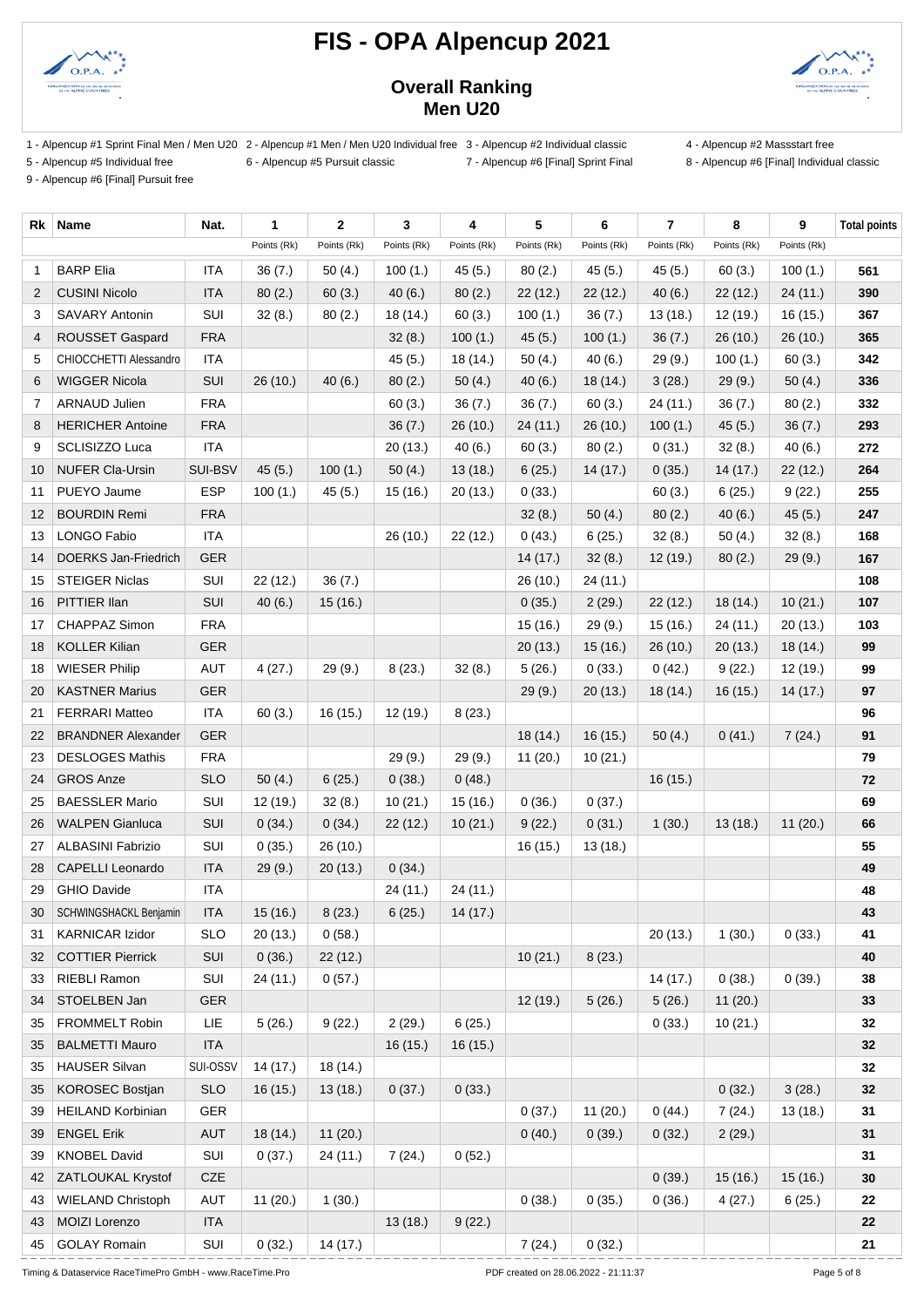



### **Overall Ranking Men U20**

- 1 Alpencup #1 Sprint Final Men / Men U20 2 Alpencup #1 Men / Men U20 Individual free 3 Alpencup #2 Individual classic 4 Alpencup #2 Massstart free
- 5 Alpencup #5 Individual free 6 Alpencup #5 Pursuit classic 7 Alpencup #6 [Final] Sprint Final 8 Alpencup #6 [Final] Individual classic
- 

9 - Alpencup #6 [Final] Pursuit free

**Rk Name Nat. 1 2 3 4 5 6 7 8 9 Total points** Points (Rk) Points (Rk) Points (Rk) Points (Rk) Points (Rk) Points (Rk) Points (Rk) Points (Rk) Points (Rk) RIGAUDO Gabriele ITA 14 (17.) 5 (26.) **19** MULEJ Jost SLO 13 (18.) 5 (26.) 0 (32.) **18** PECEK Atila SLO 8 (23.) 0 (56.) 10 (21.) 0 (50.) 0 (40.) **18** GARTNER Andrea ITA 1 (30.) 11 (20.) 6 (25.) **18** PRIMET Luc FRA 4 (27.) 12 (19.) **16** NEUHAUS Samuel SUI 10 (21.) 4 (27.) 0 (44.) 0 (38.) **14** CAROLLO Martino ITA 11 (20.) 3 (28.) **14** MASTROBATTISTA Simone ITA 9 (22.) 4 (27.) **13** MARTIN Lander ESP 0 (39.) 0 (52.) 0 (48.) 0 (48.) 0 (40.) 0 (38.) 8 (23.) 5 (26.) **13** ALLEMAND Neil FRA 13 (18.) 0 (36.) **13** SCHMID Fadri SUI-BSV 6 (25.) 7 (24.) **13** FAESSLER Jan SUI 0 (54.) 12 (19.) **12** POMARI Pietro ITA 0 (36.) 12 (19.) **12** KOCANDRLE Martin CZE 0 (57.) 3 (28.) 8 (23.) **11** PETRINI Giacomo ITA 4 (27.) 7 (24.) **11** ZELLWEGER Yannick SUI 1 (30.) 10 (21.) **11** LENGYEL Tomas CZE 11 (20.) 0 (36.) 0 (36.) **11** PERRILLAT BOITEUX Tanguy FRA 2 (29.) 9 (22.) **11** GANNER Florian AUT 8 (23.) 0 (42.) 0 (43.) 2 (29.) **10** MANDELJC Matej SLO 9 (22.) **9** AUGSTEN Jakub CZE 0 (41.) 5 (26.) 4 (27.) **9** GUENIN Leo SUI-GJ 9 (22.) **9** ISLITZER Andre AUT 8 (23.) 0 (47.) 0 (46.) **8** JAN Nejc SLO 3 (28.) 0 (71.) 4 (27.) **7** TOURNIER Mattis FRA 3 (28.) 4 (27.) **7** TUZ Jiri CZE 7 (24.) 0 (39.) 0 (41.) **7** THOVEX Julien FRA 0 (42.) 7 (24.) **7** DURRER Silvan SUI-ZSV 7 (24.) 0 (50.) **7** BONACORSI Mirco ITA 5 (26.) 0 (37.) **5** GALLOIS Roman FRA 0 (31.) 3 (28.) **3** ANGERER Bjoern ITA 3 (28.) 0 (32.) **3** BUECHEL Micha LIE 0 (56.) 3 (28.) 0 (43.) 0 (36.) 0 (45.) 0 (41.) **3** MALGRAND Hugo FRA 1 (30.) 1 (30.) **2** MOCNIK Martin SLO 2 (29.) 0 (54.) **2** MUELLER Gian-Andri SUI-SAS 2 (29.) 0 (40.) 0 (40.) **2** BUZZI Edoardo ITA 0 (44.) 2 (29.) **2** FAHNER Fabian SUI 0 (38.) 2 (29.) 0 (49.) **2** BLEIER Felix AUT 0 (54.) 0 (40.) 1 (30.) **1** 83 PHILIPPOT Andre ITA 1 (30.) 1 (30.) 1 (30.) **1**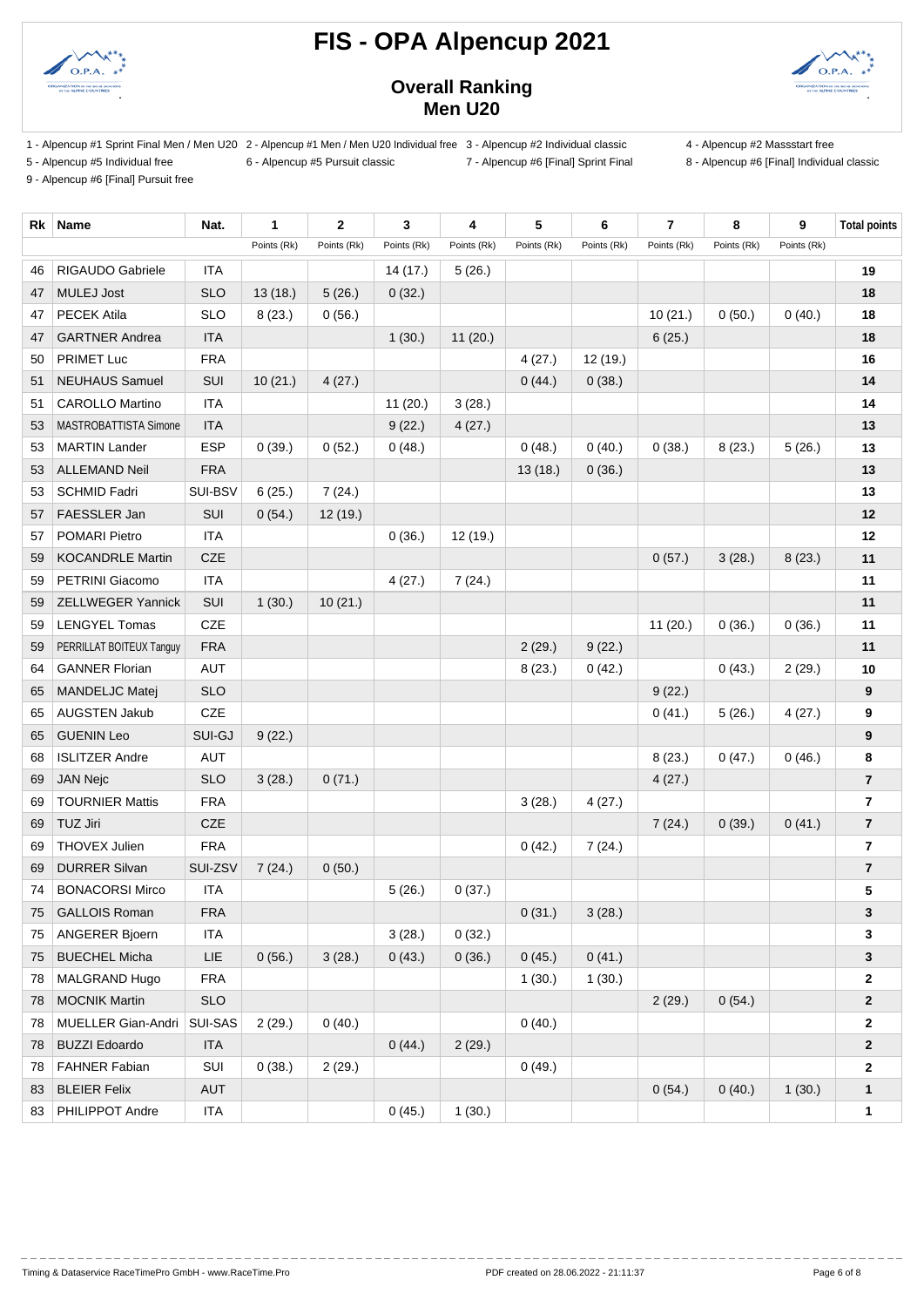



### **Overall Ranking Men**

- 1 Alpencup #1 Sprint Final Men / Men U20 2 Alpencup #1 Men / Men U20 Individual free 3 Alpencup #2 Individual classic 4 Alpencup #2 Massstart free
- 5 Alpencup #5 Individual free 6 Alpencup #5 Pursuit classic 7 Alpencup #6 [Final] Sprint Final 8 Alpencup #6 [Final] Individual classic
- 

9 - Alpencup #6 [Final] Pursuit free

**Rk Name Nat. 1 2 3 4 5 6 7 8 9 Total points** Points (Rk) Points (Rk) Points (Rk) Points (Rk) Points (Rk) Points (Rk) Points (Rk) Points (Rk) Points (Rk) CHAUTEMPS Arnaud FRA 50 (4.) 40 (6.) 60 (3.) 60 (3.) 80 (2.) **290** JAY Renaud FRA 80 (2.) 24 (11.) 80 (2.) 29 (9.) 50 (4.) **263** MOCH Friedrich GER 40 (6.) 36 (7.) 1 (30.) 80 (2.) 100 (1.) **257** STEINER Cedric SUI 20 (13.) 29 (9.) 32 (8.) 11 (20.) 60 (3.) 100 (1.) **252** AGNELLET Gerard FRA 100 (1.) 80 (2.) 0 (33.) 18 (14.) 45 (5.) **243** COLLET Martin FRA 29 (9.) 29 (9.) 32 (8.) 60 (3.) 10 (21.) 24 (11.) 40 (6.) **224** ESTEVE ALTIMIRAS Ireneu AND 80 (2.) 80 (2.) 60 (3.) **220** KATZ Andreas GER 10 (21.) 29 (9.) 0 (40.) 100 (1.) 60 (3.) **199** SCHNIDER Ueli SUI 0 (47.) 26 (10.) 60 (3.) 20 (13.) 40 (6.) 45 (5.) **191** DANUSER Dajan SUI 14 (17.) 50 (4.) 24 (11.) 26 (10.) 45 (5.) 15 (16.) 0 (38.) 0 (31.) 5 (26.) **179** CHANAVAT Lucas FRA 100 (1.) 36 (7.) 26 (10.) **162** SCHELY Theo FRA 14 (17.) 0 (40.) 29 (9.) 32 (8.) 0 (32.) 50 (4.) 36 (7.) **161** RIEBLI Janik SUI 100 (1.) 0 (37.) 0 (42.) 50 (4.) 0 (32.) 0 (34.) **150** 13 BACKSCHEIDER Adrien FRA 150 (4.) 100 (1.) **100 (1.) 100 (1.) 150**  FAEHNDRICH Cyril SUI 60 (3.) 9 (22.) 0 (40.) 10 (21.) 0 (44.) 0 (31.) 14 (17.) 40 (6.) 15 (16.) **148** ROJO Imanol ESP 0 (43.) 14 (17.) 100 (1.) 22 (12.) **136** KAESER Erwan SUI 15 (16.) 22 (12.) 11 (20.) 13 (18.) 8 (23.) 45 (5.) 20 (13.) **134** VERMEULEN Mika AUT 16 (15.) 100 (1.) **116** GRAZ Davide ITA 80 (2.) 36 (7.) **116** SOSSAU Anian GER 40 (6.) 16 (15.) 36 (7.) 10 (21.) 14 (17.) **116** COUPAT Sabin FRA 36 (7.) 50 (4.) 0 (35.) 9 (22.) 18 (14.) **113** KLEE Beda SUI 50 (4.) 60 (3.) **110** MANCINI Tom FRA 1 (30.) 24 (11.) 20 (13.) 26 (10.) 18 (14.) 3 (28.) 13 (18.) **105** BERTOLINA Mirco ITA 22 (12.) 80 (2.) **102** DEL FABBRO Luca ITA 3 (28.) 14 (17.) 24 (11.) 14 (17.) 0 (43.) 20 (13.) 24 (11.) **99** BIELER Livio SUI 0 (38.) 12 (19.) 16 (15.) 8 (23.) 26 (10.) 36 (7.) **98** DANUSER Marius SUI 0 (59.) 13 (18.) 0 (34.) 2 (29.) 14 (17.) 20 (13.) 0 (44.) 32 (8.) 16 (15.) **97** MARIANI Ivan ITA 0 (55.) 3 (28.) 15 (16.) 0 (37.) 12 (19.) 0 (36.) 0 (36.) 26 (10.) 32 (8.) **88** GARDENER Stefano ITA 36 (7.) 50 (4.) **86** CORADAZZI Martin ITA 0 (40.) 15 (16.) 9 (22.) 45 (5.) 3 (28.) 2 (29.) 8 (23.) **82** WALTHER Jakob GER 0 (58.) 5 (26.) 15 (16.) 18 (14.) 0 (37.) 22 (12.) 22 (12.) **82** HELLWEGER Michael ITA 36 (7.) 0 (56.) 45 (5.) **81** GROND Valerio SUI 45 (5.) 0 (41.) 1 (30.) 5 (26.) 16 (15.) 7 (24.) **74** LAUDE Camille FRA 18 (14.) 22 (12.) 12 (19.) 14 (17.) 4 (27.) **70** RUEESCH Jason SUI 24 (11.) 45 (5.) **69** DAPRA Simone ITA 0 (35.) 24 (11.) 11 (20.) 32 (8.) **67** LEODOLTER Philipp AUT 13 (18.) 1 (30.) 6 (25.) 0 (39.) 13 (18.) 0 (41.) 15 (16.) 7 (24.) 11 (20.) **66** COLOGNA Dario SUI 22 (12.) 40 (6.) **62** VENTURA Paolo ITA 45 (5.) 16 (15.) **61** MAETTIG Valentin GER 0 (44.) 18 (14.) 3 (28.) 40 (6.) **61** ROMANO Lorenzo ITA 18 (14.) 12 (19.) 22 (12.) 8 (23.) **60** GROS Baptiste FRA 5 (26.) 4 (27.) 40 (6.) **49** KNOP Petr CZE 0 (41.) 0 (33.) 0 (45.) 15 (16.) 29 (9.) **44** MOSER Benjamin AUT 7 (24.) 0 (32.) 29 (9.) 5 (26.) 3 (28.) **44** BRUGGER Janosch GER 32 (8.) 11 (20.) **43**